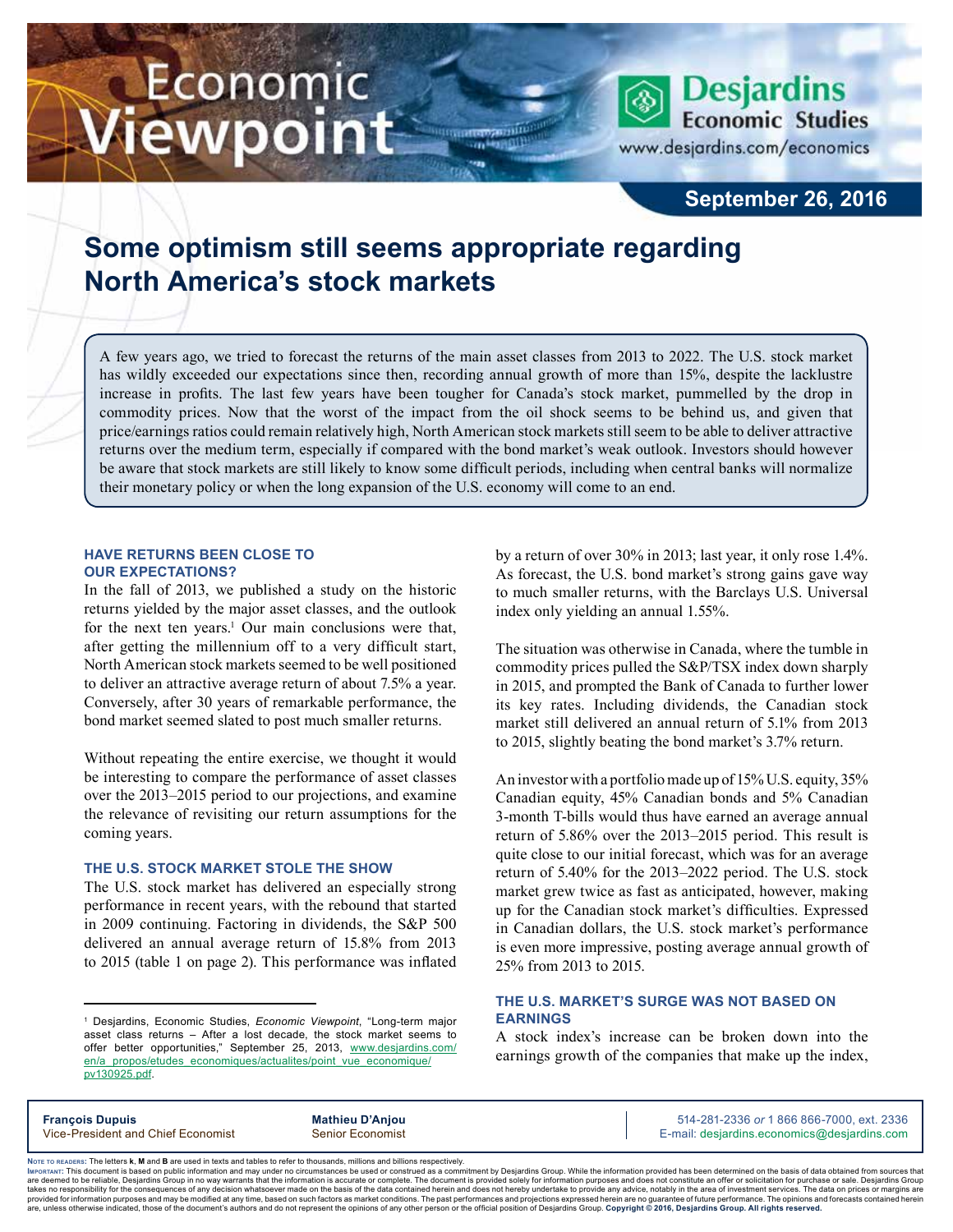

*Economic Viewpoint* September 26, 2016 www.desjardins.com/economics

| Table 1<br><b>Assumptions and forecast returns</b> |                                           |        |                      |          |                                      |        |
|----------------------------------------------------|-------------------------------------------|--------|----------------------|----------|--------------------------------------|--------|
|                                                    | <b>Original forecast</b><br>for 2013-2022 |        | 2013-2015<br>results |          | <b>New forecast</b><br>for 2016-2022 |        |
| Average annual growth in %                         | <b>United States</b>                      | Canada | <b>United States</b> | Canada   | <b>United States</b>                 | Canada |
| <b>Main assumptions</b>                            |                                           |        |                      |          |                                      |        |
| Nominal GDP                                        | 4.75                                      | 4.00   | 3.57                 | 2.91     | 3.75                                 | 3.40   |
| <b>Profits</b>                                     | 4.75                                      | 4.25   | 0.84                 | $-12.16$ | 7.00                                 | 14.00  |
| Price/earnings ratio*                              | 16                                        | 15     | 24                   | 36       | 20                                   | 20     |
| <b>Dividends</b>                                   | 2.75                                      | 3.25   | 2.40                 | 3.11     | 2.50                                 | 3.00   |
| 10-year yield*                                     | 5.00                                      | 5.00   | 2.27                 | 1.40     | 2.75                                 | 2.25   |
| <b>Results</b>                                     |                                           |        |                      |          |                                      |        |
| Stock markets                                      | 7.50                                      | 7.50   | 15.82                | 5.08     | 7.00                                 | 8.00   |
| <b>Bonds</b>                                       | 3.00                                      | 3.25   | 1.55                 | 3.71     | 2.75                                 | 2.25   |
| Canadian portfolio**                               | ---                                       | 5.40   | ---                  | 5.86     | ---                                  | 5.00   |

\* End of the period; \*\* 15% U.S equity, 35% Canadian equity, 45% Canadian bonds and 5% Canadian 3-month T-bills.

Source: Desjardins, Economic Studies

and the change in the index's valuation, i.e. movement of the price/earnings ratio.

We must conclude that the U.S. stock market's excellent performance from 2013 to 2015 is not based on profit growth. After the strong advance that took it to a historic high in the third quarter of 2014, the S&P 500's earnings per share plunged over 30%, ending 2015 very close to where they were at the end of 2012 (graph 1).



Accordingly, the U.S. stock market's excellent performance since the end of 2012 is essentially due to an increase in price/earnings ratios. The ratio, which is based on the earnings for the last 12 months, went from 16.5 at the end of 2012, a relatively normal level, to 23.6 at the end of 2015 (graph 2). A rise this fast by price/earnings ratios could raise concerns for investors.



#### **THE EARNINGS CORRECTION SEEMS TO BE OVER**

Profit growth is determinant for the stock market's mediumterm performance. It would thus be hard to stay optimistic about this asset class if we thought the recent earnings downtrend would persist. The disappointing profit growth since the end of 2012 can, however, largely be explained by the problems of the energy sector, which has had to grapple with a spectacular tumble in oil prices since mid-2014. The earnings per share of the S&P 500's energy component went from \$9.59 at the end of 2012 to a loss of \$14.21 at the end of 2015. Conversely, an index representing an unweighted average of earnings per share in the other sectors shows growth of 32% over the same period (graph 3 on page 3).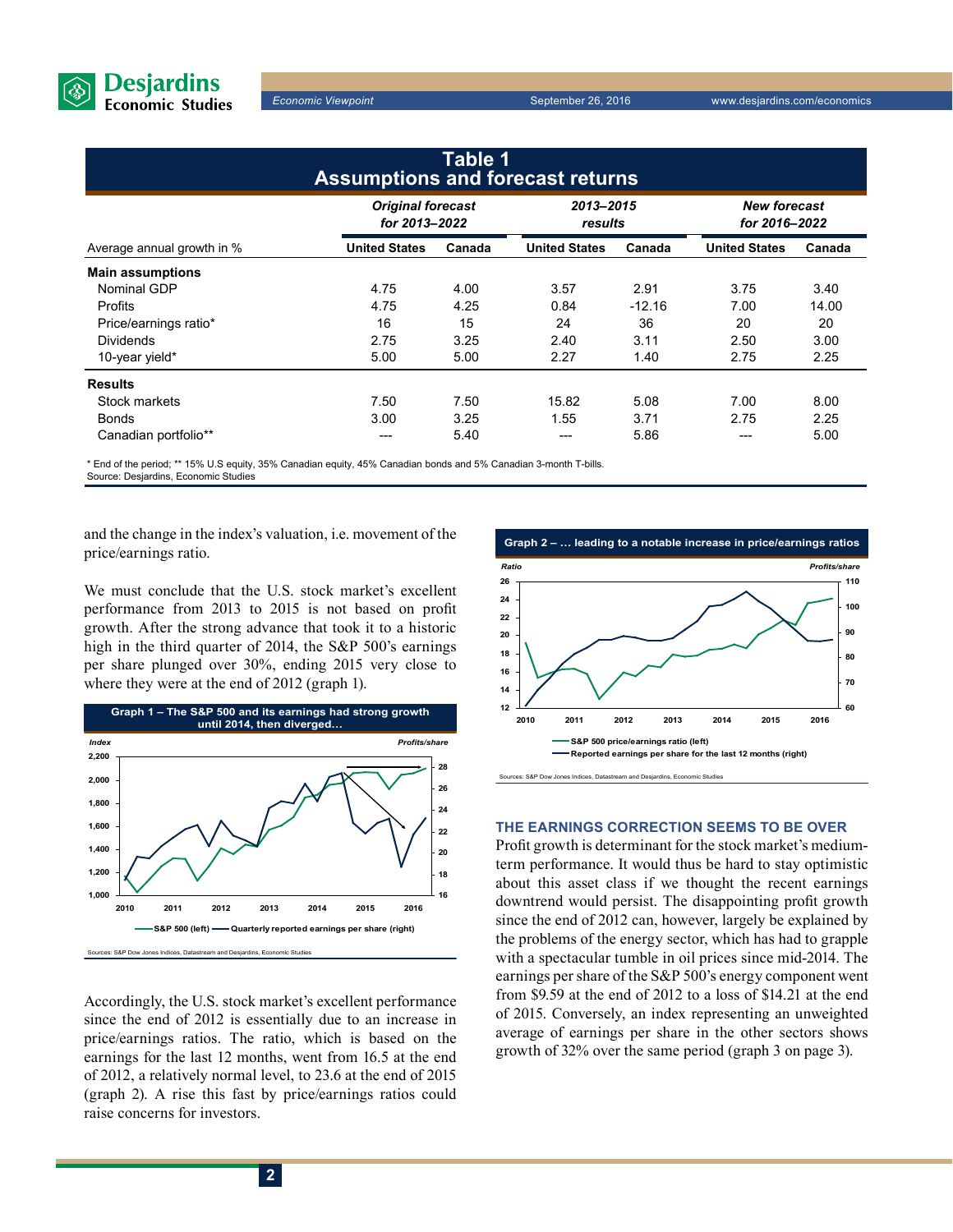

In addition to the problems in the energy sector, profit growth is slowing somewhat in other sectors. The strong greenback has, of course, contributed to the difficulties in some sectors, including manufacturing. Beyond the currency effect, slowing profit growth is not surprising. The surge in profits after 2009 pushed profit margins and the proportion of profits in GDP to very high levels (graph 4). For this reason, our 2013 study anticipated that profit growth would slow, nearing GDP growth. The signs of wage acceleration in the United States are another reason to look for a fairly subdued rise in earnings. We therefore find it reasonable to look for profit growth that is similar to nominal GDP growth once the effects generated by the oil price collapse have dissipated.



**IS THERE REASON TO WORRY THAT PRICE/EARNINGS RATIOS WILL FALL?**

In our 2013 analysis, we assumed that price/earnings ratios would remain stable, at around 16 for the S&P 500. In the end, they have jumped in recent years, hitting relatively high levels. A relapse in price/earnings ratios would have a big impact on the stock market's performance. This certainly represents one of the major risks for the stock markets. For example, if the ratio based on past earnings had ended 2015 at 16 rather than 24, the S&P 500 would have been at just 1,384 instead of 2,044.

**Desjardins Economic Studies** 

There are, however, good reasons not to worry too much about the fact that this ratio is currently relatively high. Firstly, an increase in ratios that are based on past earnings is fully justified after earnings temporarily drop, if we expect them to then go back up. With the major surpluses in the global oil market having made way for a balanced market, oil prices have gone up substantially in the last few months and we expect them to return to around US\$65 a barrel in a few years. This price rebound, combined with major productivity gains, should result in a substantial increase in profits in the U.S. energy sector. The greenback's movement also promises to be less unfavourable to U.S. corporate profits in the coming quarters (graph 5).



In this context, we have already seen the earnings of S&P 500 corporations go up since the beginning of 2016; analysts expect this trend to pick up speed in the next few months, taking profits to a new quarterly peak at the end of the year (graph 6). The profit increase forecast by analysts would



**3**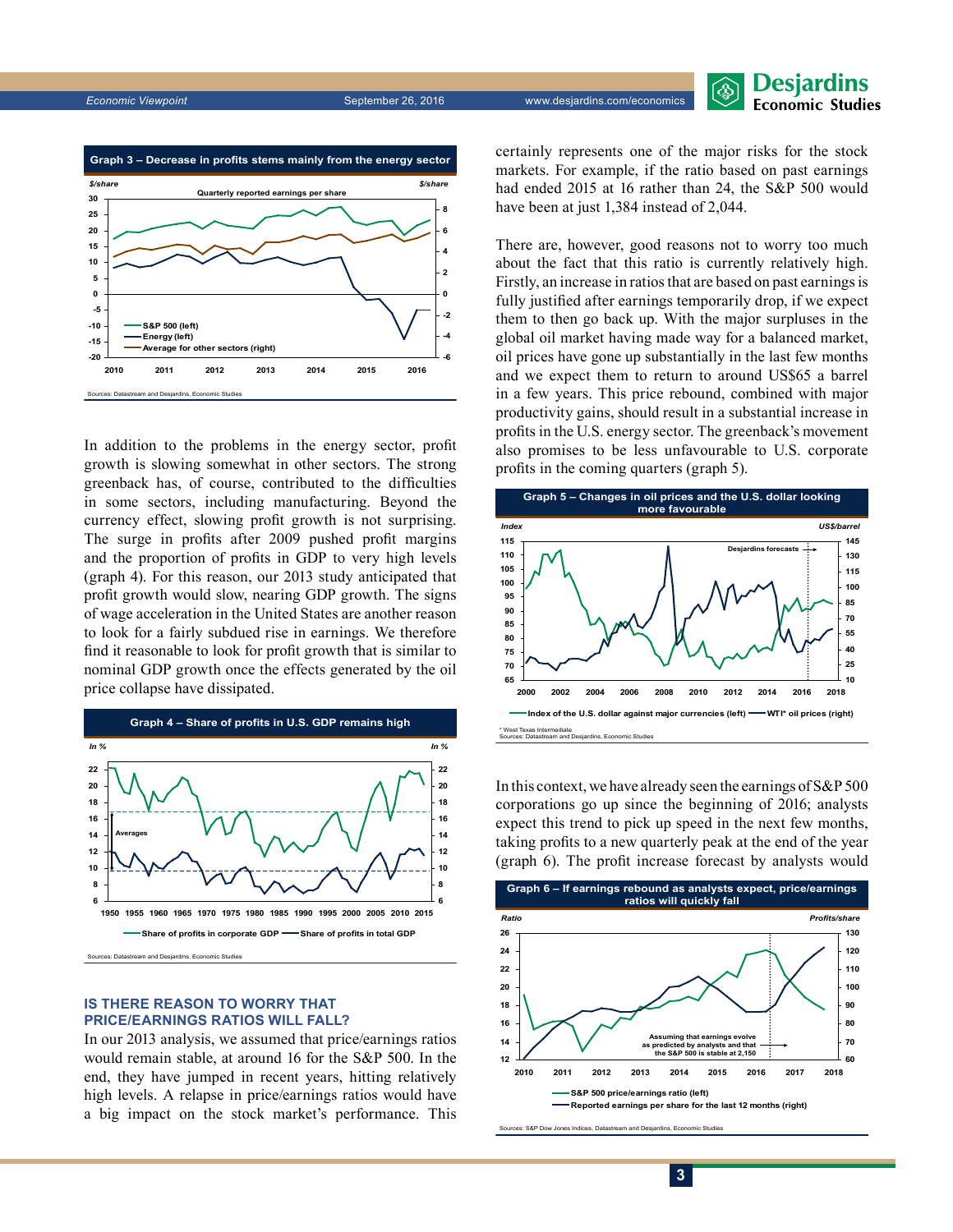

be enough to take the price/earnings ratio to around 21 at the end of 2016 and 18 at the end of 2017. These earnings forecasts seem a little too optimistic to us, but it does seem appropriate to expect earnings to rise substantially in the coming quarters as the temporary effects that had dragged them down since mid-2014 gradually dissipate. After that, profit growth should be in line with economic growth.

#### **ONGOING LOW BOND YIELDS ARE GOOD FOR THE STOCK MARKETS**

When our study of returns was released in 2013, we assumed that North American bond yields would rise slowly in the years to come, eventually getting close to their historic average: about 5% for federal 10-year yields. In the end, U.S. yields have been relatively stable to date instead, at around 2% for the federal 10‑year bond, with Canadian yields falling to new lows. This allowed the Canadian bond market to post a slightly higher return than we expected. The problem for the bond market is that while a drop in yields is positive for short-term returns, it reduces the potential for future returns. Over a long period, the bond market's returns thus essentially reflect the bond yield at the start of the period, not the subsequent movement in yields.

Given the highly aggressive measures instituted by numerous central banks and the fact that economic agents seem less and less able to cope with a substantial interest rate hike, we have substantially downgraded our forecast for bond yields. We still expect them to climb slowly, but North American 10‑year yields should top out below 3% over the medium term.

Bond yields will therefore remain very low, historically speaking; in other words, the bond market will stay expensive. The price/interest ratio for a U.S. 10‑year bond, which is similar to the price/earnings ratio for equity, should therefore stay above 30 over the medium term, compared with a historical average that is closer to 20 (graph 7). Low



interest rates also suggest that prices for other assets will stay relatively high, for example, real estate. In a very low interest rate environment, it is normal for all assets that offer some form of income to be relatively expensive. This situation suggests that price/earnings ratios could also stay above their historic average over the medium term. Rather than expecting the ratio based on past earnings to be at 16 over the medium term, it now seems appropriate to look for a ratio of 20.

#### **ECONOMIC OUTLOOKS MAY BE SLIGHTLY LESS FAVOURABLE**

The global economy has continued to deliver a mixed performance in recent years, and the tumble taken by oil prices had put inflation below central banks' target levels. Nominal GDP thus grew an average of just 3.6% in the United States and 2.9% in Canada from 2013 to 2016; in our previous study, we were forecasting average respective growth of 4.75% and 4.00%. This slightly disappointing growth had a hand in the subdued advance of corporate profits. Given the late stage in the economic cycle, we now look for growth of 3.75% for U.S. nominal GDP, and 3.40% for Canada's nominal GDP through 2022.

#### **RETURN OUTLOOKS HAVE NOT CHANGED MUCH**

It is completely normal for the returns on asset classes to temporarily diverge from their medium-term trend. This is especially true in the event of a major shock, such as the recent oil price correction. Beyond the shock's impacts, which could still be felt for some time, the outlook for medium-term returns of the major asset classes have not changed much from what we found in our 2013 study (table 1 on page 2).

In particular, we are still convinced that North America's stock markets offer better return prospects than the bond market. Ongoing very low interest rates over the medium term could even justify higher price/earnings ratios than we previously anticipated. Despite the strong performance seen in the last few years, we therefore still expect an attractive annual return of about 7% for the U.S. stock market to 2022.

The weaker outlook for oil prices could have a longer-term impact on the Canadian stock market, as profitability of the oil sands sector could remain much lower on a permanent basis. In this context, it seems that the S&P/TSX will have trouble reaching the levels suggested by our 2013 study at the end of 2022. Nonetheless, after the 2015 decline, the return outlook for the S&P/TSX is fairly good for the years to come. The comeback by commodity prices has already generated an increase of over 10% in the Canadian stock market since the start of 2016, and we should continue to